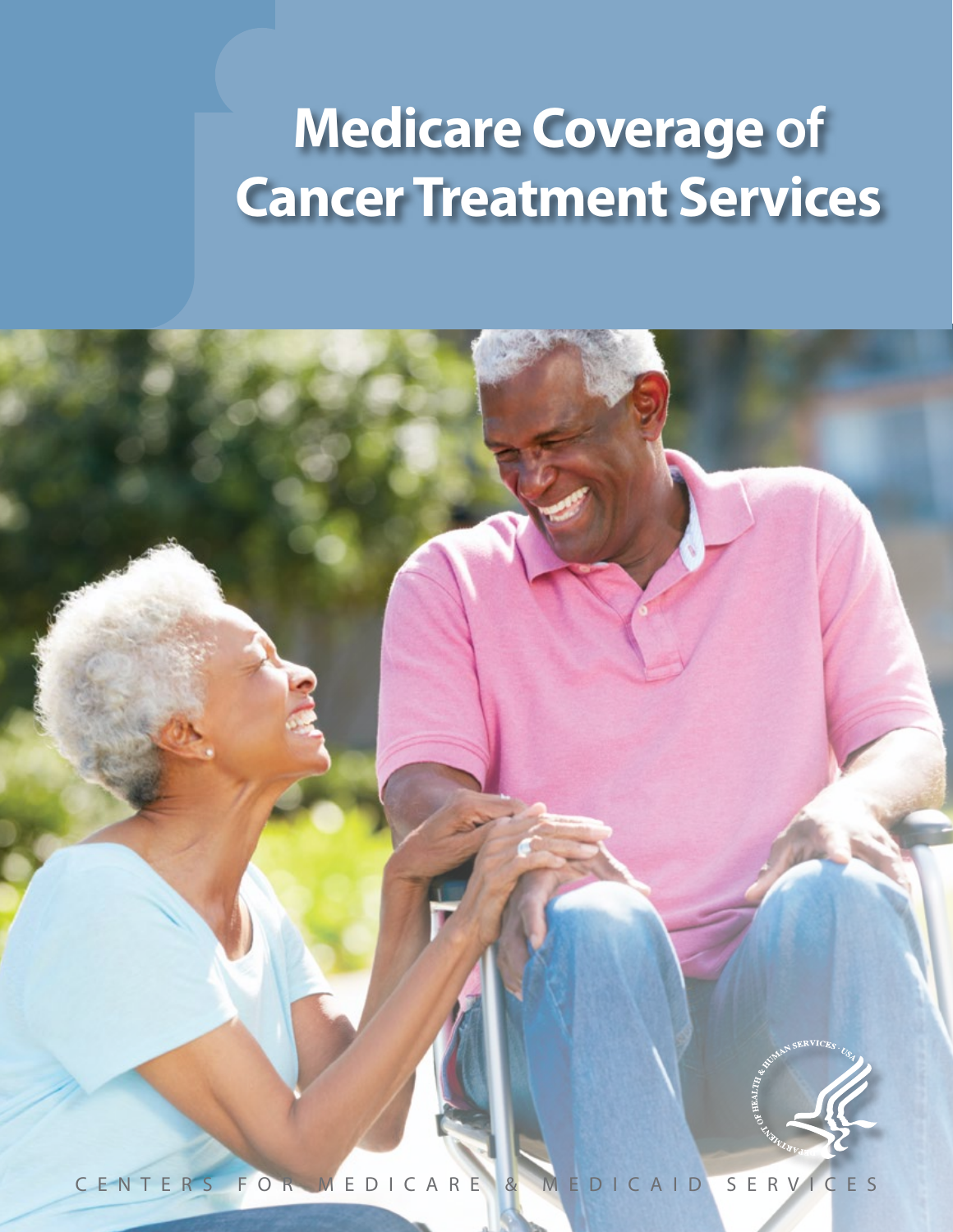I f you or a loved one has been diagnosed with cancer, you may be concerned about which oncology (cancer treatment) supplies, services, and prescription drugs Medicare will cover.

This booklet explains Medicare coverage of medically necessary cancer treatment supplies, services, and prescription drugs in [Original Medicare](#page-9-0) (Part A and Part B), [Medicare Advantage Plans \(Part C\)](#page-9-1), and [Medicare drug plans \(Part D\)](#page-9-2). For more information, visit [Medicare.gov,](https://www.medicare.gov/) or call 1-800-MEDICARE (1-800-633-4227). TTY users can call 1-877-486-2048.

# **CMS Accessible Communications**

The Centers for Medicare & Medicaid Services (CMS) provides free auxiliary aids and services, including information in accessible formats like Braille, large print, data or audio files, relay services and TTY communications. If you request information in an accessible format from CMS, you won't be disadvantaged by any additional time necessary to provide it. This means you'll get extra time to take any action if there's a delay in fulfilling your request.

To request Medicare or Marketplace information in an accessible format you can:

**1. Call us:**

For Medicare: 1-800-MEDICARE (1-800-633-4227) TTY: 1-877-486-2048

- **2. Send us a fax:** 1-844-530-3676.
- **3. Send us a letter:**

Centers for Medicare & Medicaid Services Offices of Hearings and Inquiries (OHI) 7500 Security Boulevard, Mail Stop S1-13-25 Baltimore, MD 21244-1850 Attn: Customer Accessibility Resource Staff

Your request should include your name, phone number, type of information you need (if known), and the mailing address where we should send the materials. We may contact you for additional information.

**Note:** If you're enrolled in a Medicare Advantage Plan or Medicare drug plan, contact your plan to request its information in an accessible format. For Medicaid, contact your State or local Medicaid office.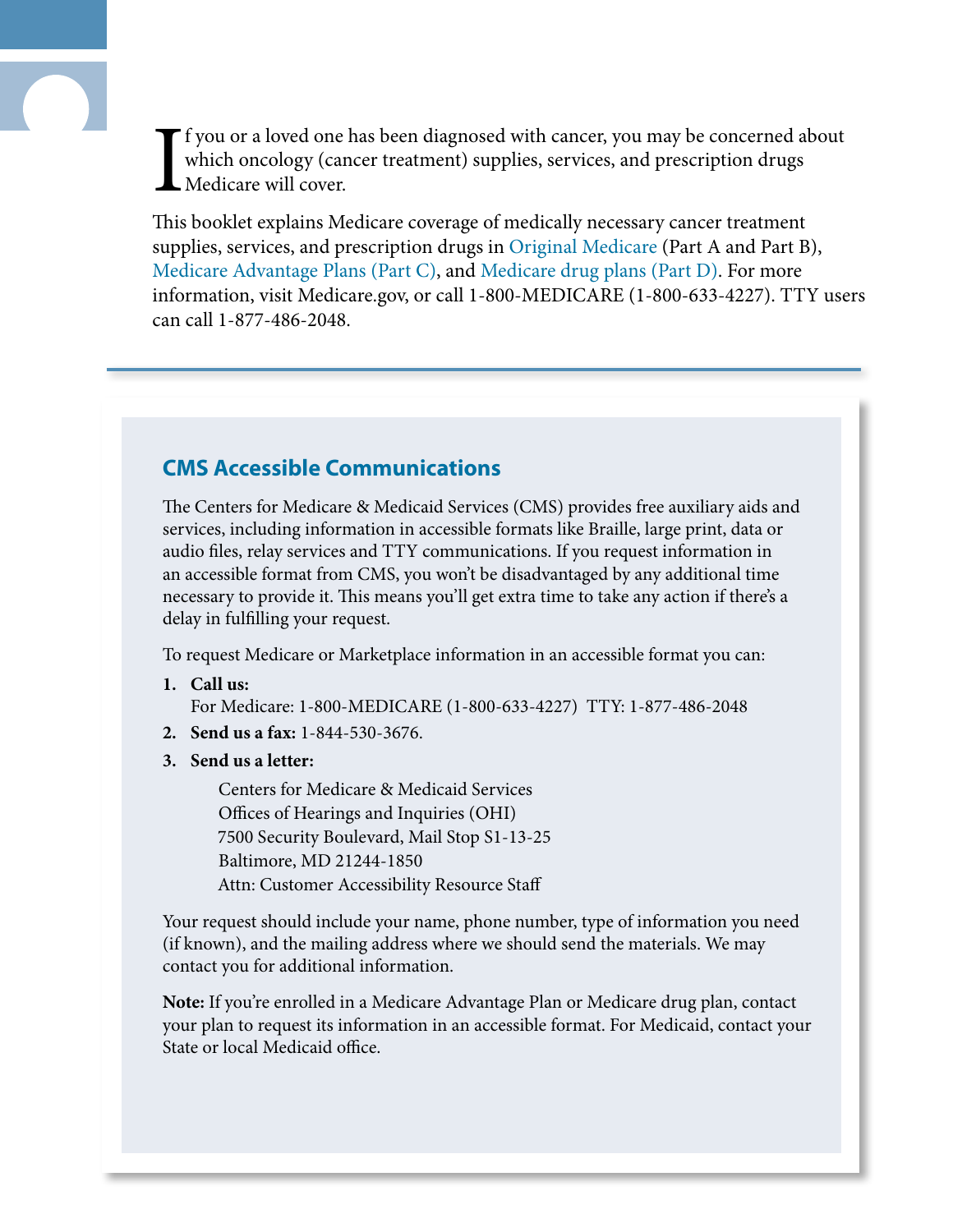# **What Medicare covers**

# **Medicare Part A (Hospital Insurance)**

#### **Part A covers:**

- Inpatient hospital stays, including cancer treatments you get while you're an inpatient in the hospital. You may be in a hospital and still be considered an outpatient (also called observation status). If you're unsure if you're an inpatient, ask the hospital staff.
- Skilled nursing facility care (following a related 3-day hospital stay).
- Home health care (like rehabilitation services for physical therapy, speechlanguage pathology therapy, occupational therapy, or skilled nursing care).
- Blood.
- Some costs of clinical research studies while you're an inpatient in the hospital.
- Surgically-implanted breast prostheses after a mastectomy, if the surgery takes place in an inpatient setting.
- [Hospice](#page-8-0) care.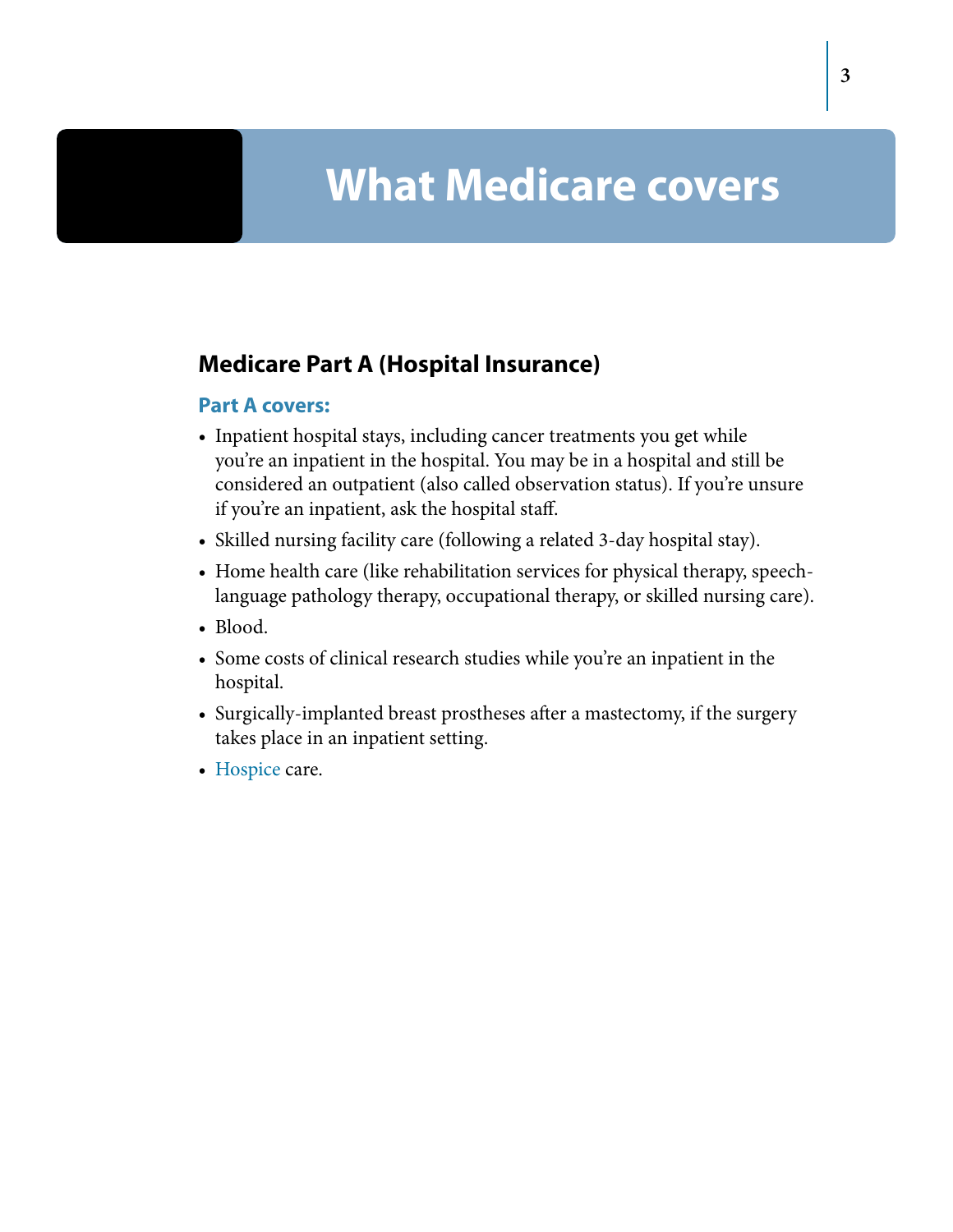# **Medicare Part B (Medical Insurance)**

Part B covers many medically-necessary cancer-related outpatient services and treatments, but for some services, you must meet certain conditions. You may be in a hospital and still be considered an outpatient (observation status). Part B also covers some preventive services for people who are at risk for cancer.

#### **Part B covers:**

- Doctors' visits.
- Many chemotherapy drugs that are administered through your vein in an outpatient clinic or a doctor's office.
- Some oral chemotherapy treatments.
- Radiation treatments in an outpatient clinic.
- Diagnostic tests (like X-rays and CT scans).
- [Durable medical equipment \(DME\)](#page-8-1) (like wheelchairs and walkers).
- Enteral nutrition equipment (feeding pump) as DME that your doctor prescribes for use in your home, and certain nutrients if you can't absorb nutrition through your intestinal tract or you can't take food by mouth.
- Outpatient surgeries.
- Breast prostheses (external breast prostheses, including a post-surgical bra) after a mastectomy. Part B covers surgically implanted breast prostheses after a mastectomy if the surgery takes place in an outpatient setting.
- In some cases, a second opinion for surgery that isn't an emergency, and a third opinion if the first and second opinions are different.
- Mental health services, including services that you usually get outside a hospital (like in a clinic, doctor's office, or therapist's office) and services you get in a hospital's outpatient department.
- Nutritional counseling if you have diabetes or kidney disease.
- Certain preventive and screening services.
- Some costs of clinical research studies while you're an outpatient.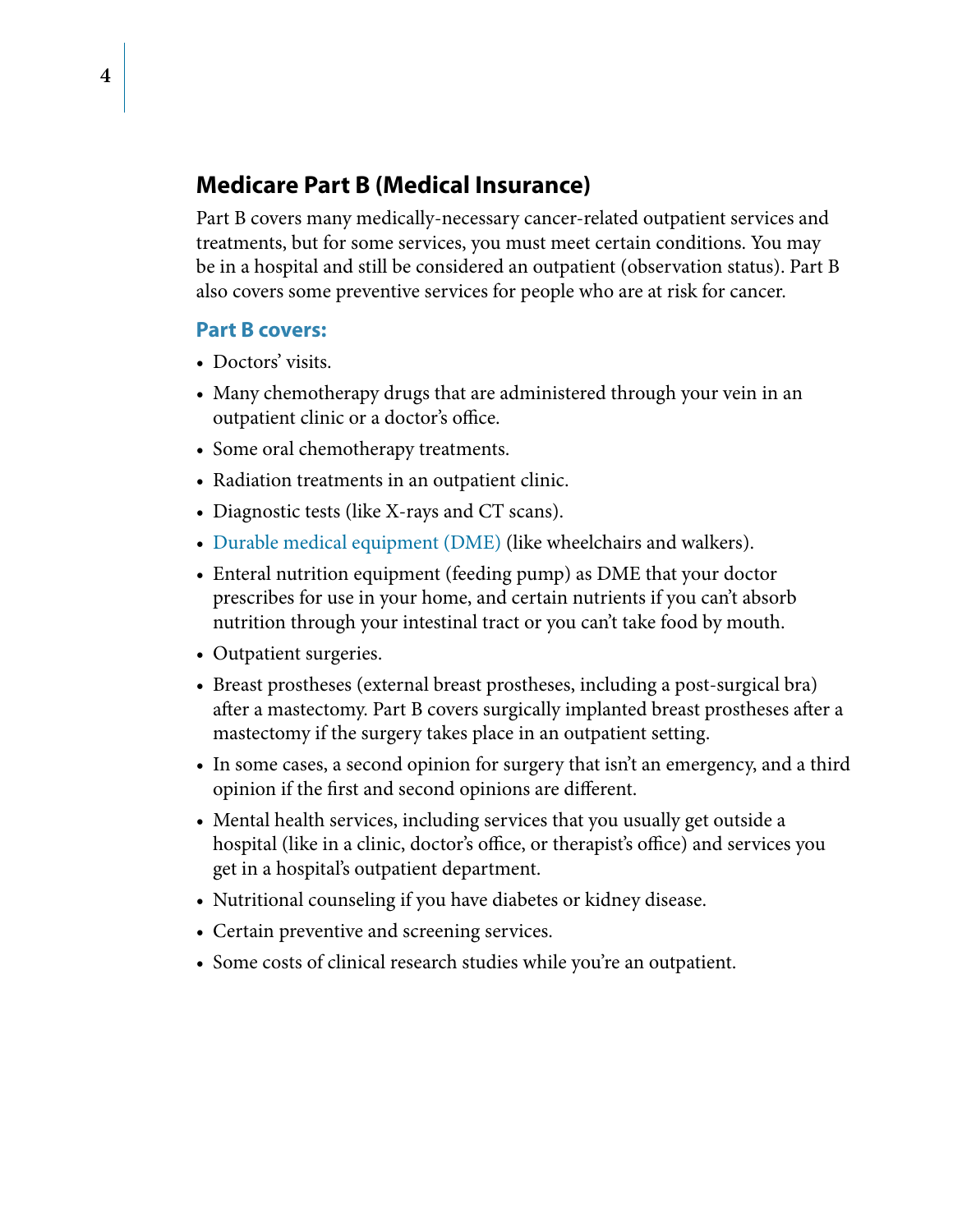### **What you pay for services**

[Copayments](#page-8-2), [coinsurance,](#page-8-3) or [deductibles](#page-8-4) may apply for each service. Your costs may depend on several things, like if your doctor or other health care provider accepts [assignment](#page-8-5), the type of facility, other insurance you may have, and the location where you get your test, item, or service. Talk to your doctor or other health care provider for more specific cost information.

Medicare may have maximum payment amounts on certain types of services and may not cover others. Your provider may recommend you get services more often than Medicare covers. Or, they may recommend services that Medicare doesn't cover. If this happens, you may have to pay some or all of the costs. It's important to ask questions so you understand why your doctor is recommending certain services and if, or how much, Medicare will pay for them.

Visit [Medicare.gov,](https://www.medicare.gov/) or call 1-800-MEDICARE (1-800-633-4227) to get cost information. TTY users can call 1-877-486-2048.

#### **Medicare doesn't cover:**

- Room and board in assisted living facilities.
- Adult day care.
- Long-term nursing home care.
- Medical food or nutritional supplements (except enteral nutrition equipment).
- Services that help you with activities of daily living (like bathing and eating) that don't require skilled care.

### **Medicare coverage other than Original Medicare**

#### **Medicare Advantage Plans (also known as Part C)**

Medicare Advantage is a Medicare-approved plan from a private company that offers an alternative to Original Medicare for your health and drug coverage. These "bundled" plans include Part A, Part B, and usually Part D. If you're in a [Medicare Advantage Plan](#page-9-1) or another type of Medicare health plan, your plan must give you at least the same coverage as Original Medicare, but it may have different rules and costs. Because these services may cost more if the provider doesn't participate in your health plan, ask if your provider accepts your plan when scheduling your appointment. Read your plan materials, or call your plan for more information about your benefits.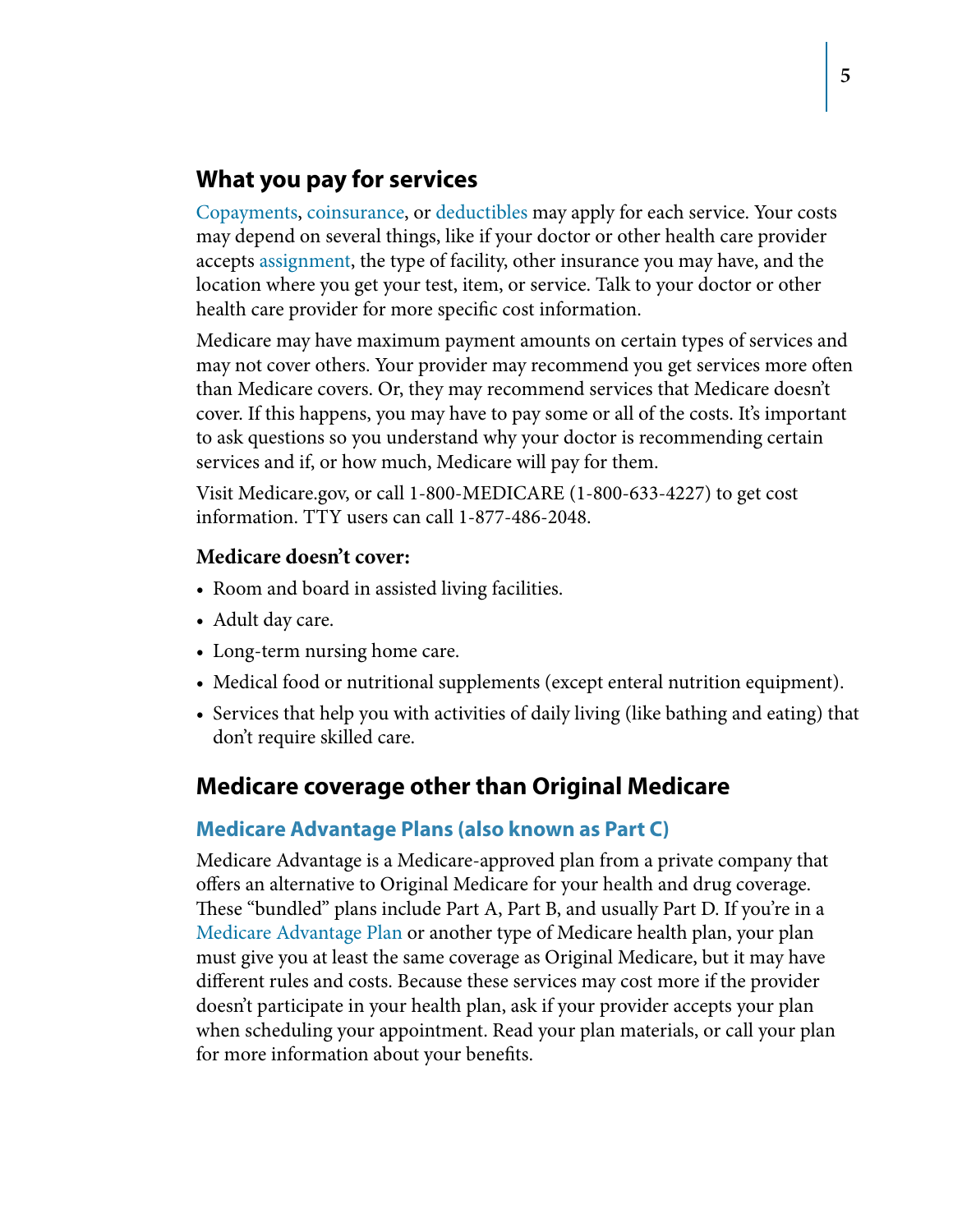# Medicare coverage other than Original Medicare (continued) **Medicare drug plan coverage of cancer-related drugs and supplies**

Medicare offers prescription drug coverage to everyone with Medicare, but that coverage isn't automatic. To get Medicare drug coverage, you must join a [Medicare](#page-9-2)  [drug plan](#page-9-2) (or join a [Medicare Advantage Plan](#page-9-1) with drug coverage).

Part D covers most prescription medications and some chemotherapy treatments and drugs. If you have [Original Medicare](#page-9-0) with a Medicare drug plan, and Part B doesn't cover a cancer drug, your drug plan may cover it. It's important to check with your plan to make sure your drugs are on the plan's formulary (list of covered drugs) and to check each drug's [tier](#page-9-3) on the formulary. This affects your out-of-pocket costs. Read your plan materials, or call your plan for more information about your drug coverage. Visit [Medicare.gov/plan-compare](http://Medicare.gov/plan-compare) to compare Medicare drug plans.

#### **Part D may cover these cancer drugs:**

- Prescription drugs for chemotherapy only if taken by mouth
- Anti-nausea drugs
- Other prescription drugs used in the course of your cancer treatment, like pain medication

#### **Medicare Supplement Insurance (Medigap) Policies**

If you have other insurance that supplements Original Medicare, like a Medigap policy or a group health plan, it may pay some of the costs for the services and supplies described in this booklet. Private companies sell Medigap policies, which help pay certain out-of-pocket costs, like [deductibles](#page-8-4), [coinsurance,](#page-8-3) and [copayments](#page-8-2). For more information about Medigap, visit [Medicare.gov/supplements-other-insurance/whats](http://Medicare.gov/supplements-other-insurance/whats-medicare-supplement-insurance-medigap)[medicare-supplement-insurance-medigap,](http://Medicare.gov/supplements-other-insurance/whats-medicare-supplement-insurance-medigap) or contact your insurance company.

# **Changing Medicare coverage**

After getting a cancer diagnosis, speaking with your health care providers, and reviewing your current Medicare coverage, you may want to look at other health coverage options based on your needs. However, it's important to remember that you can only change your coverage at certain times. Each year, you have a chance to make changes to your Medicare health and prescription drug coverage for the following year. It's in your best interest to compare the plans available in your area each year to make sure you have the plan that best meets your needs. Visit [Medicare.gov/plan-compare](http://Medicare.gov/plan-compare) to compare plans. You can make changes to your Medicare health and drug coverage during these enrollment periods: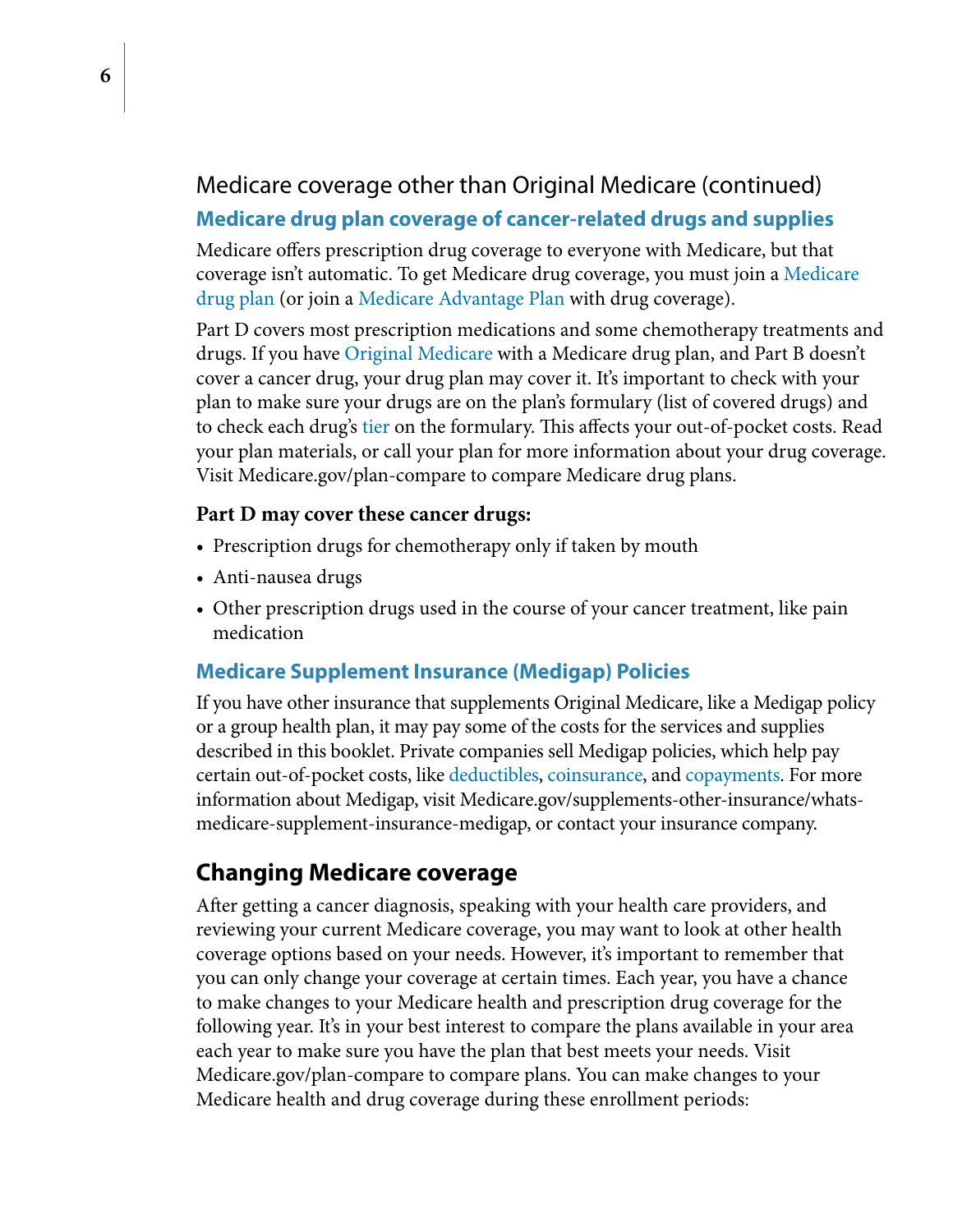Changing Medicare coverage (continued)

- **1. Open Enrollment Period (October 15 December 7 each year, with coverage starting January 1)**
	- **• What can I do?**
		- Change from Original Medicare to a [Medicare Advantage Plan](#page-9-1).
		- Change from a Medicare Advantage Plan back to Original Medicare.
		- Switch from one Medicare Advantage Plan to another Medicare Advantage Plan.
		- Switch from a Medicare Advantage Plan that doesn't offer drug coverage to a Medicare Advantage Plan that offers drug coverage.
		- Switch from a Medicare Advantage Plan that offers drug coverage to Medicare Advantage Plan that doesn't offer drug coverage.
		- Join a Medicare drug plan.
		- Switch from one [Medicare drug plan](#page-9-2) to another Medicare drug plan.
		- Drop your Medicare drug coverage completely.
- **2. Medicare Advantage Open Enrollment Period (January 1–March 31 each year, with coverage starting the first day of the month after you ask to join the plan)**

#### **• What can I do?**

- Switch from one Medicare Advantage Plan (with or without drug coverage), to another Medicare Advantage Plan (with or without drug coverage).
- Drop your Medicare Advantage Plan and return to Original Medicare. If you do this, you'll also be able to join a separate Medicare drug plan.

#### **• What can't I do?**

- Change from Original Medicare to a Medicare Advantage Plan.
- Join a Medicare drug plan (if you're in Original Medicare).
- Switch from one Medicare drug plan to another (if you're in Original Medicare).

For more information on signing up for Medicare or changing plans, visit [Medicare.gov/sign-up-change-plans](https://www.medicare.gov/sign-up-change-plans/).

**Note:** If you joined a Medicare Advantage Plan during your Initial Enrollment Period, you can change to another Medicare Advantage Plan (with or without drug coverage) or go back to Original Medicare (with or without a drug plan) within the first 3 months you have Medicare.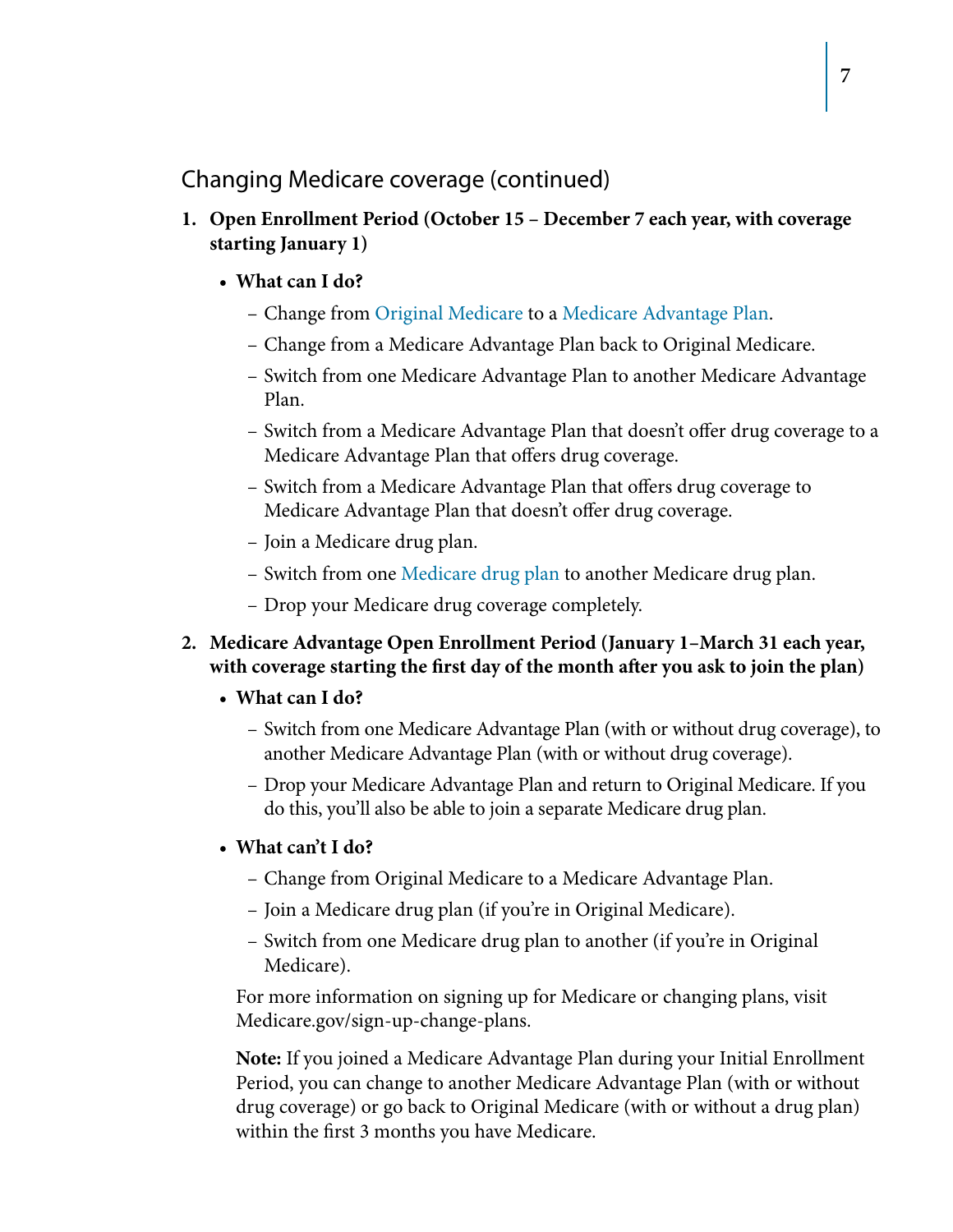# **Appealing coverage and payment decisions**

You can file an appeal if you disagree with a coverage or payment decision made by Medicare, your Medicare health plan, or your [Medicare drug plan.](#page-9-2) You have the right to file an appeal if Medicare, your Medicare health plan, or your Medicare drug plan denies:

- A request for a health care service, supply, item, or prescription that you think you should be able to get
- A request for payment of a health care service, supply, item, or a prescription drug you already got
- A request to change the amount you must pay for a health care service, supply, item, or prescription drug
- Coverage or payment of all or part of a health care service, supply, item, or prescription drug you think you still need

Medicare health and drug plans also have a transition process if you're new to the plan and taking a drug that isn't on the plan's formulary. The plan must let you get a 30-day temporary supply of the prescription (a 91-day supply if you're a resident of a long-term care facility). This gives you time to work with the doctor who prescribed the drug to find a different drug that's on the plan's formulary. If an acceptable alternative drug isn't available, you or your doctor can request an [exception](#page-8-6) from the plan, and you can file an appeal if your request is denied. Visit [Medicare.gov/appeals](http://www.medicare.gov/claims-appeals/how-do-i-file-an-appeal) for more information on how to file an appeal.

# **For more information**

- Visit [Medicare.gov](https://www.medicare.gov/) to:
	- Learn more about what Medicare covers
	- Find and compare doctors, hospitals, and other providers
	- Find suppliers of [durable medical equipment \(DME\)](#page-8-1) and medical supplies
- Call 1-800-MEDICARE (1-800-633-4227). TTY users can call 1-877-486-2048.
- Look at topic-specific publications at [Medicare.gov/publications.](https://www.medicare.gov/Publications/Search/SearchCriteria.asp?version=default&browser=Chrome%7C46%7CWinNT&Language=English&pagelist=Home&comingFrom=13)
- Call your State Health Insurance Assistance Program (SHIP) to get free personalized health insurance counseling. To get the phone number for your state, visit [shiphelp.org,](http://shiphelp.org) or call 1-800-MEDICARE.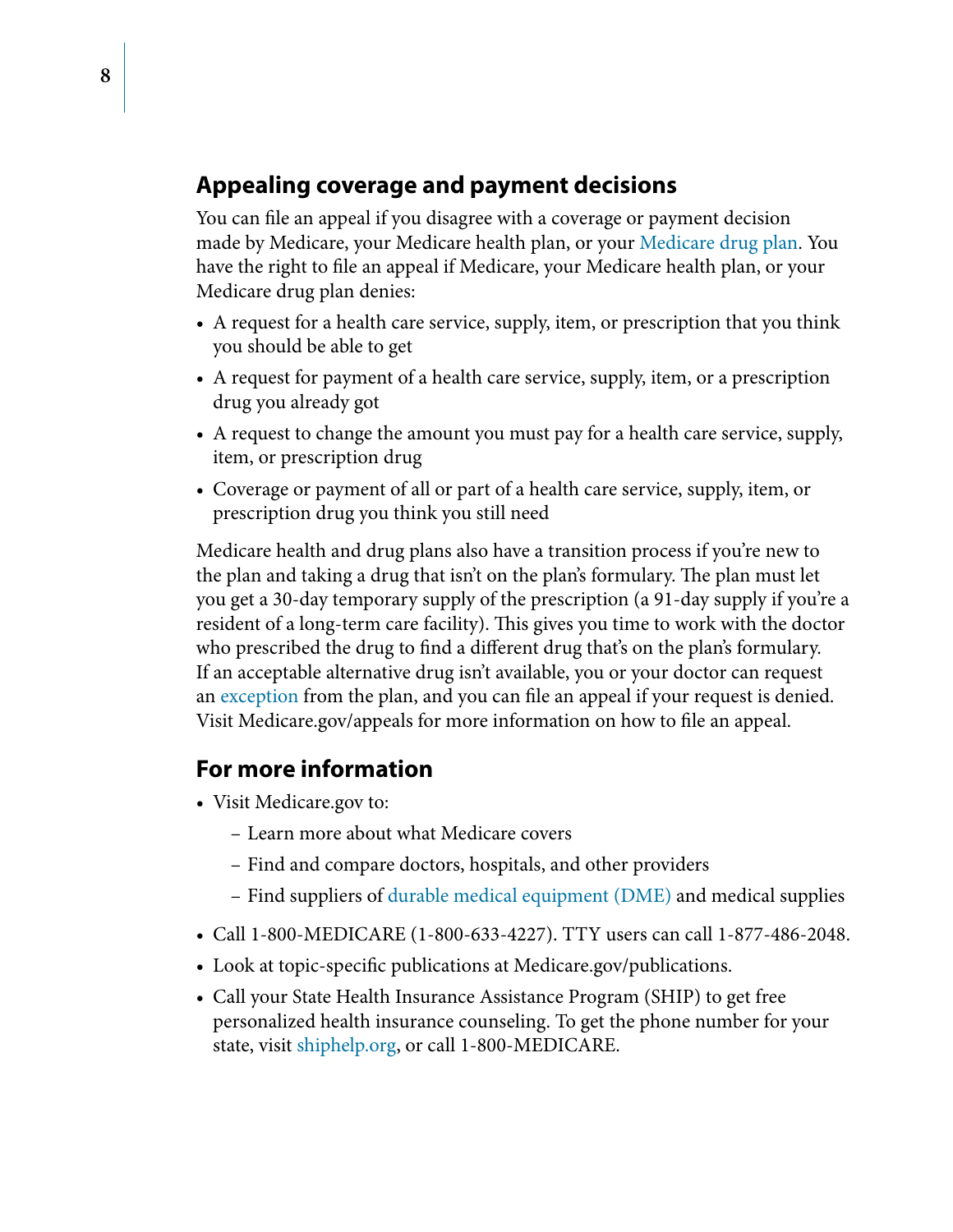# **Definitions**

<span id="page-8-5"></span>**Assignment:** An agreement by your doctor, provider, or supplier to be paid directly by Medicare, to accept the payment amount Medicare approves for the service, and not to bill you for any more than the Medicare deductible and coinsurance.

<span id="page-8-3"></span>**Coinsurance:** An amount you may be required to pay as your share of the cost for services after you pay any deductibles. Coinsurance is usually a percentage (for example, 20%).

<span id="page-8-2"></span>**Copayment:** An amount you may be required to pay as your share of the cost for a medical service or supply, like a doctor's visit, hospital outpatient visit, or prescription drug. A copayment is usually a set amount, rather than a percentage. For example, you might pay \$10 or \$20 for a doctor's visit or prescription drug.

<span id="page-8-4"></span>**Deductible:** The amount you must pay for health care or prescriptions before Original Medicare, your Medicare Advantage Plan, your Medicare drug plan, or your other insurance begins to pay.

<span id="page-8-1"></span>**Durable medical equipment (DME):** Certain medical equipment, like a walker, wheelchair, or hospital bed, that's ordered by your doctor for use in the home.

<span id="page-8-6"></span>**Exception:** A type of Medicare prescription drug coverage determination. A formulary exception is a drug plan's decision to cover a drug that's not on its drug list or to waive a coverage rule. A tiering exception is a drug plan's decision to charge a lower amount for a drug that's on its non-preferred drug tier. You or your prescriber must request an exception, and your doctor or other prescriber must provide a supporting statement explaining the medical reason for the exception.

<span id="page-8-0"></span>**Hospice:** A special way of caring for people who are terminally ill. Hospice care involves a team-oriented approach that addresses the medical, physical, social, emotional, and spiritual needs of the patient. Hospice also provides support to the patient's family or caregiver.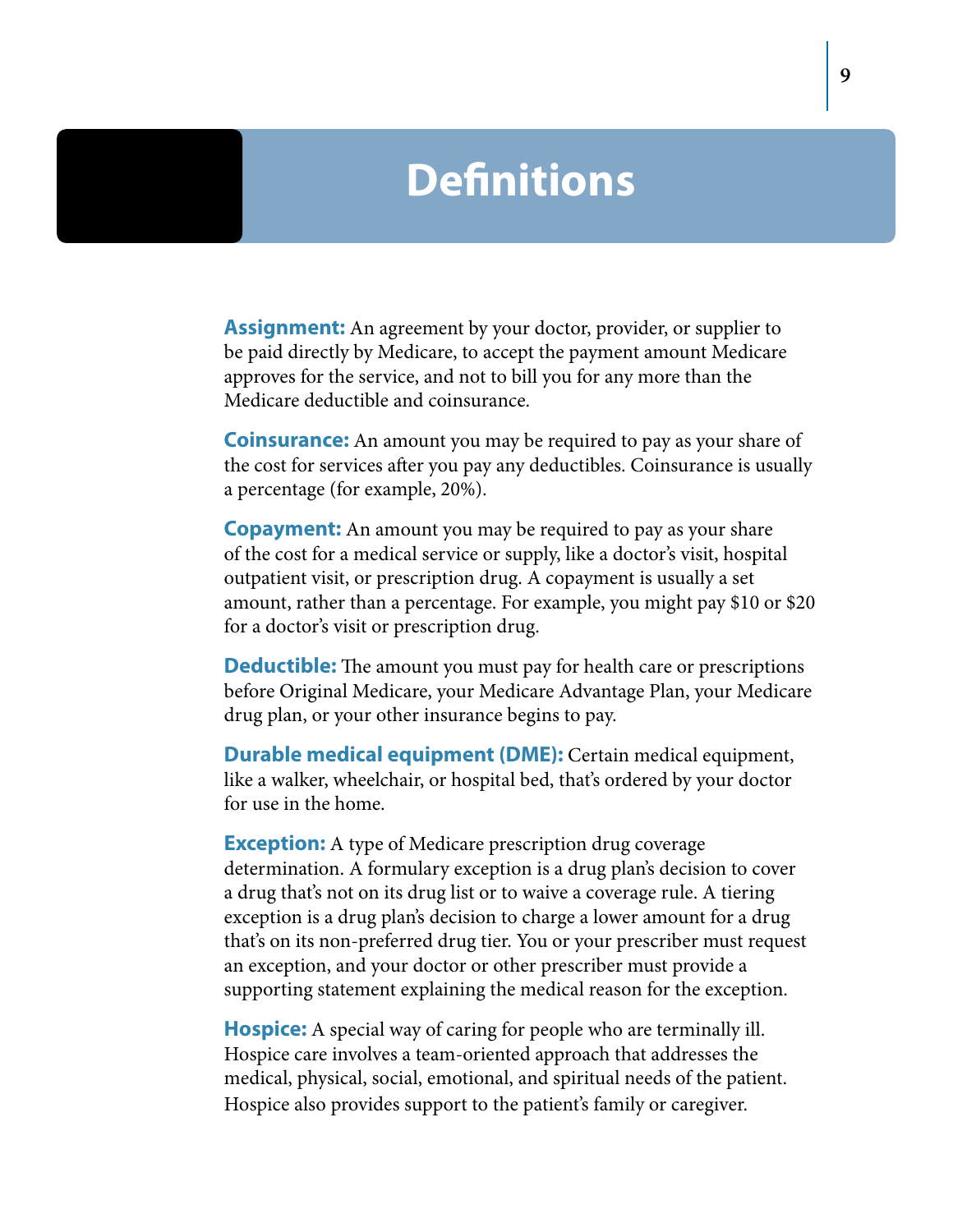<span id="page-9-1"></span>**Medicare Advantage Plan (Part C):** A type of Medicare health plan offered by a private company that contracts with Medicare. Medicare Advantage Plans provide all of your Part A and Part B benefits. Medicare Advantage Plans include:

- Health Maintenance Organizations
- Preferred Provider Organizations
- Private Fee-for-Service Plans
- Special Needs Plans
- Medicare Medical Savings Account Plans

If you're enrolled in a Medicare Advantage Plan:

- Most Medicare services are covered through the plan
- Medicare services aren't paid for by Original Medicare
- Most Medicare Advantage Plans offer prescription drug coverage

<span id="page-9-2"></span>**Medicare drug plan (Part D):** Part D adds prescription drug coverage to:

- Original Medicare
- Some Medicare Cost Plans
- Some Medicare Private-Fee-for-Service Plans
- Medicare Medical Savings Account Plans

<span id="page-9-0"></span>These plans are offered by insurance companies and other private companies approved by Medicare. Medicare Advantage Plans may also offer prescription drug coverage that follows the same rules as Medicare drug plans.

**Original Medicare:** Original Medicare is a fee-for-service health plan that has two parts: Part A (Hospital Insurance) and Part B (Medical Insurance). After you pay a deductible, Medicare pays its share of the Medicare-approved amount, and you pay your share (coinsurance and deductibles).

<span id="page-9-3"></span>**Tiers:** Groups of drugs that have a different cost for each group. Generally, a drug in a lower tier will cost you less than a drug in a higher tier.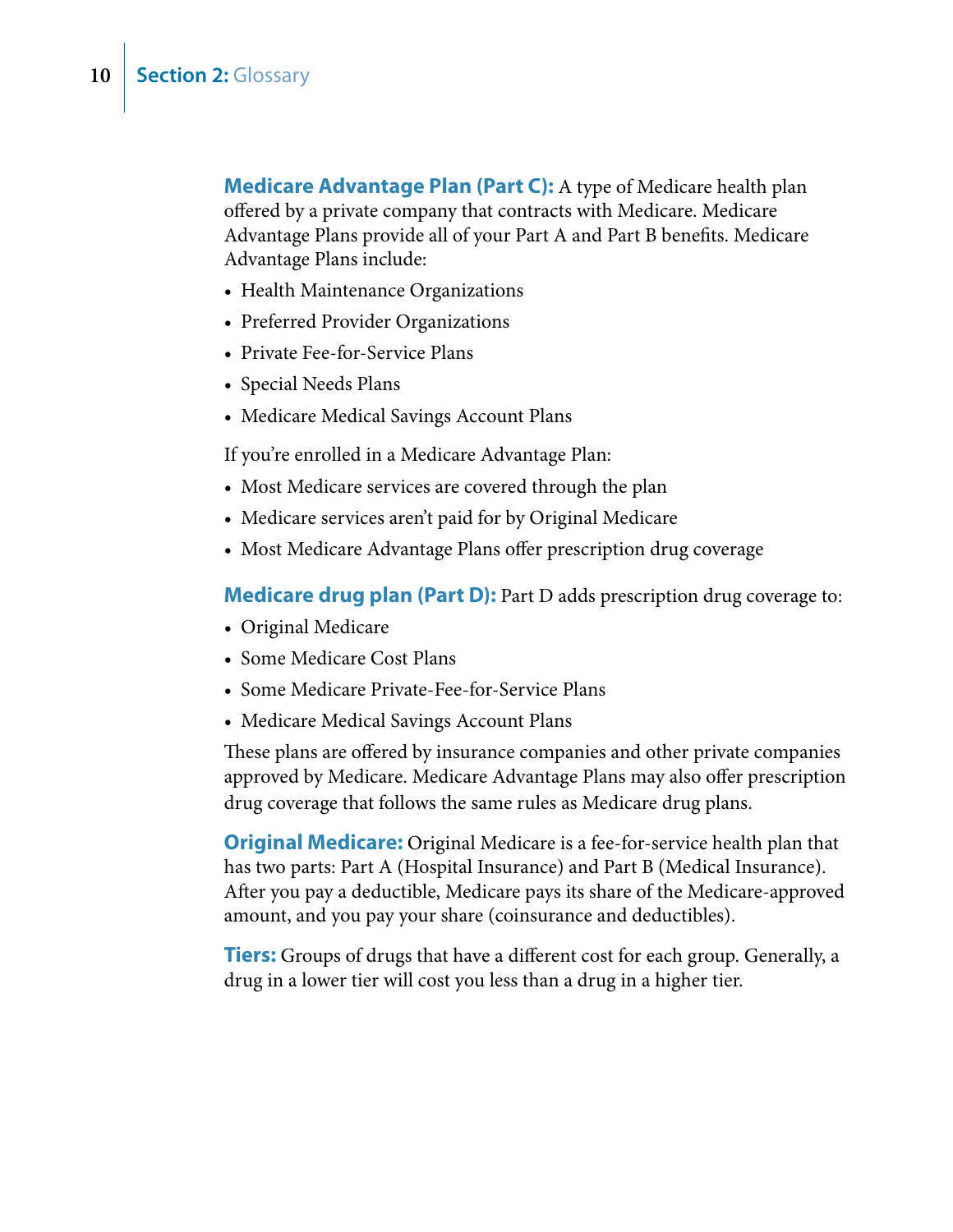# **Nondiscrimination Notice**

The Centers for Medicare & Medicaid Services (CMS) doesn't exclude, deny benefits to, or otherwise discriminate against any person on the basis of race, color, national origin, disability, sex, or age in admission to, participation in, or receipt of the services and benefits under any of its programs and activities, whether carried out by CMS directly or through a contractor or any other entity with which CMS arranges to carry out its programs and activities.

You can contact CMS in any of the ways included in this notice if you have any concerns about getting information in a format that you can use.

You may also file a complaint if you think you've been subjected to discrimination in a CMS program or activity, including experiencing issues with getting information in an accessible format from any Medicare Advantage Plan, Medicare drug plan, State or local Medicaid office, or Marketplace Qualified Health Plans. There are three ways to file a complaint with the U.S. Department of Health and Human Services, Office for Civil Rights:

- **1. Online:** [hhs.gov/civil-rights/filing-a-complaint/complaint-process/index.html.](http://hhs.gov/civil-rights/filing-a-complaint/complaint-process/index.html)
- **2. By phone:** Call 1-800-368-1019. TTY users can call 1-800-537-7697.
- **3. In writing:** Send information about your complaint to:

Office for Civil Rights U.S. Department of Health and Human Services 200 Independence Avenue, SW Room 509F, HHH Building Washington, D.C. 20201

Medicare Coverage of Cancer Treatment Services isn't a legal document. Official Medicare Program legal guidance is contained in the relevant statutes, regulations, and rulings.

The information in this booklet describes the Medicare Program at the time this booklet was printed. Changes may occur after printing. Visit [Medicare.gov](http://Medicare.gov), or call 1-800-MEDICARE (1-800-633-4227) to get the most current information. TTY users can call 1-877-486-2048.